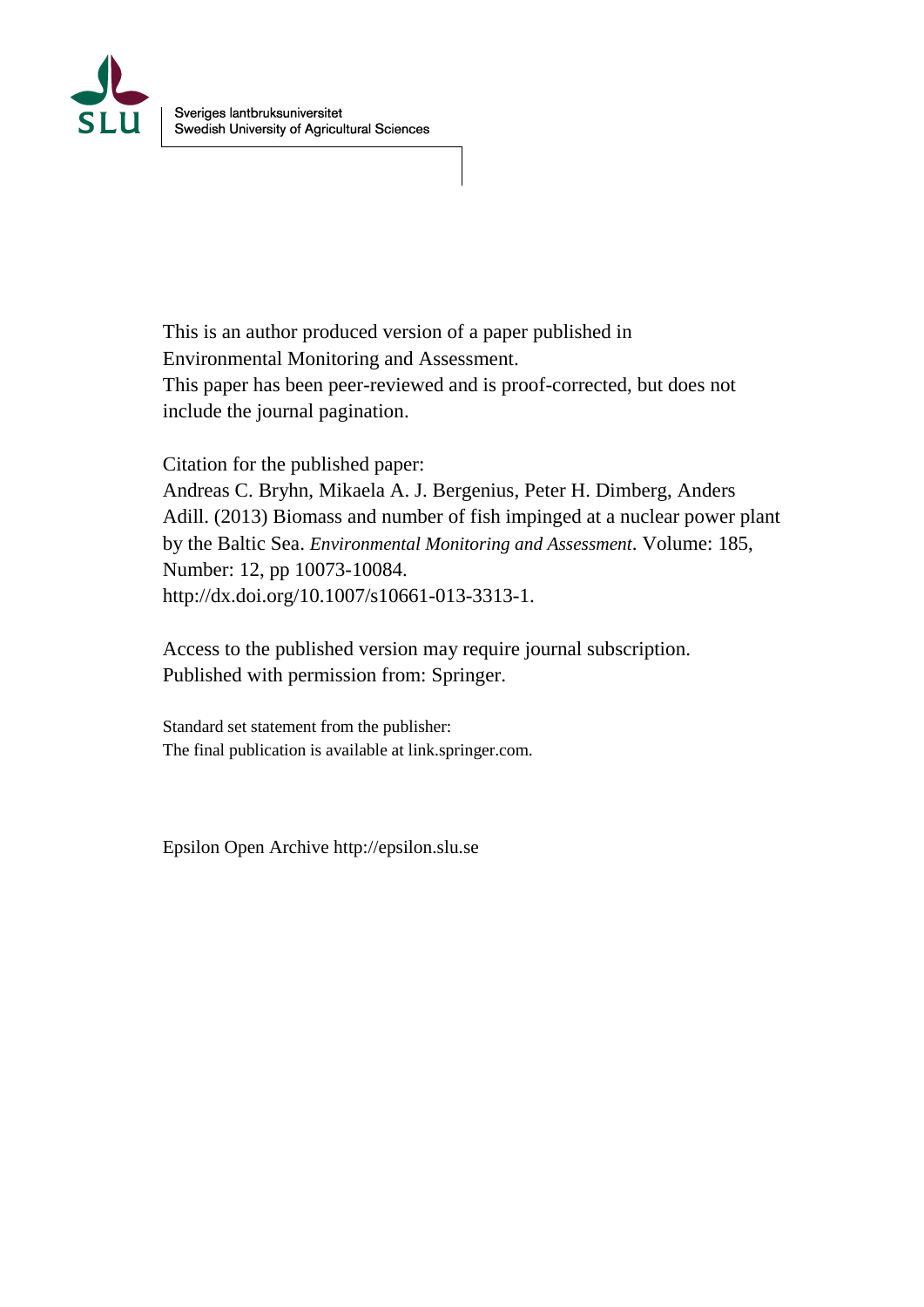# Self-archived version of

### **Biomass and number of fish impinged at a nuclear power plant by the Baltic Sea**

By Bryhn et al.

Originally published in *Environmental Monitoring and Assessment*, December 2013, Volume 185, Issue 12, pp 10073-10084.

The final publication is available at link.springer.com.

<http://link.springer.com/article/10.1007/s10661-013-3313-1>

## **Please note that minor details may differ between the self-archived version and the original version.**

## **Springer's rules on self-archiving at time of acceptance:**

"Authors may self-archive the author's accepted manuscript of their articles on their own websites. Authors may also deposit this version of the article in any repository, provided it is only made publicly available 12 months after official publication or later. He/ she may not use the publisher's version (the final article), which is posted on SpringerLink and other Springer websites, for the purpose of self-archiving or deposit. Furthermore, the author may only post his/her version provided acknowledgement is given to the original source of publication and a link is inserted to the published article on Springer's website. The link must be accompanied by the following text: 'The final publication is available at link.springer.com'."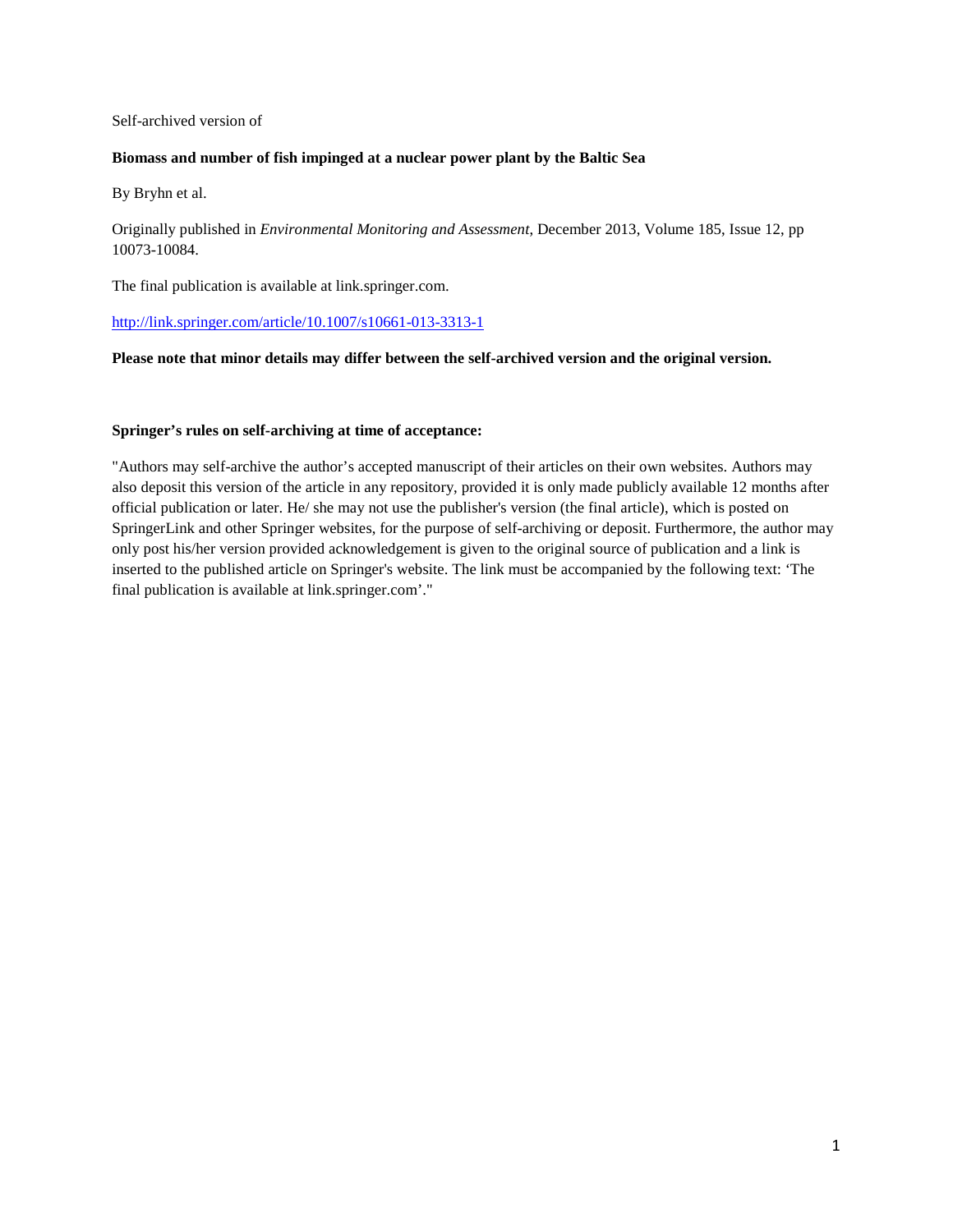#### **Biomass and number of fish impinged at a nuclear power plant by the Baltic Sea**

By Andreas C. Bryhn<sup>1\*</sup>, Mikaela A. J. Bergenius<sup>1</sup>, Peter H. Dimberg<sup>2</sup> and Anders Adill<sup>1</sup>

<sup>1</sup>Swedish University of Agricultural Sciences, Department of Aquatic Resources, Institute of Coastal Research, Skolgatan 6, 74242, Öregrund, Sweden.

 $^{2}$ Uppsala University, Department of Earth Sciences, Villavägen 16, 75236 Uppsala, Sweden

\* Corresponding author: andreas.bryhn@slu.se

### **Abstract**

The main aim of this study was to investigate the number and biomass of impinged fish at Forsmark Nuclear Power Plant in Sweden, located on the coast of the Baltic Sea. Of particular interest was the number of impinged individuals of the critically endangered European eel (*Anguilla anguilla*) which is regularly caught in the cooling system. Another aim was to determine the comparability of the results from Forsmark and results from impingement studies in other types of waters. Cross-systems studies make it possible to 1) estimate fish loss at plants where fish is not counted, and 2) to predict changes in fish loss from changes in electricity production or cooling water use. In 2010, 31,300,000 fish with a total biomass of 62,600 kg were impinged at Forsmark. In 2011, 27,300,000 fish weighing 38,500 kg were impinged. The maximum peak in total fish number and biomass occurred in spring. The most critical period for herring was in late summer and early autumn. Regarding eel, the largest impingement losses were recorded in November. The number of fish agreed with earlier established quantities of impinged fish in both freshwater and marine ecosystems. The study also estimated that 1,300 critically endangered eels could survive at Forsmark each year if a fish return system would be constructed to allow the passage of fish from the plant back to the Baltic Sea.

**Keywords:** fish; impingement; nuclear power; eel

## **1. Introduction**

Large numbers of fish are impinged and killed in the cooling systems of thermal power plants worldwide (Kelso and Milburn 1979; Greenwood 2008; Azila and Chong 2010). The mortality of fish has been identified as the largest of the potential environmental concerns associated with cooling systems of nuclear power plants in Sweden (Ehlin et al. 2009; 2012). Once-through cooling water circuits take water from ecosystems nearby to control condenser process temperatures and release it back into the same system after use (Kelso and Milburn 1979; Greenwood 2008; King et al. 2010). Of the world's 463 nuclear power reactors, 373 (86%) use water from natural ecosystems for once-through cooling-water circuits and the remaining reactors use other types of cooling (IAEA 2011). In thermal power plants, the number of impinged fish increases by an increasing amount of water required to cool reactor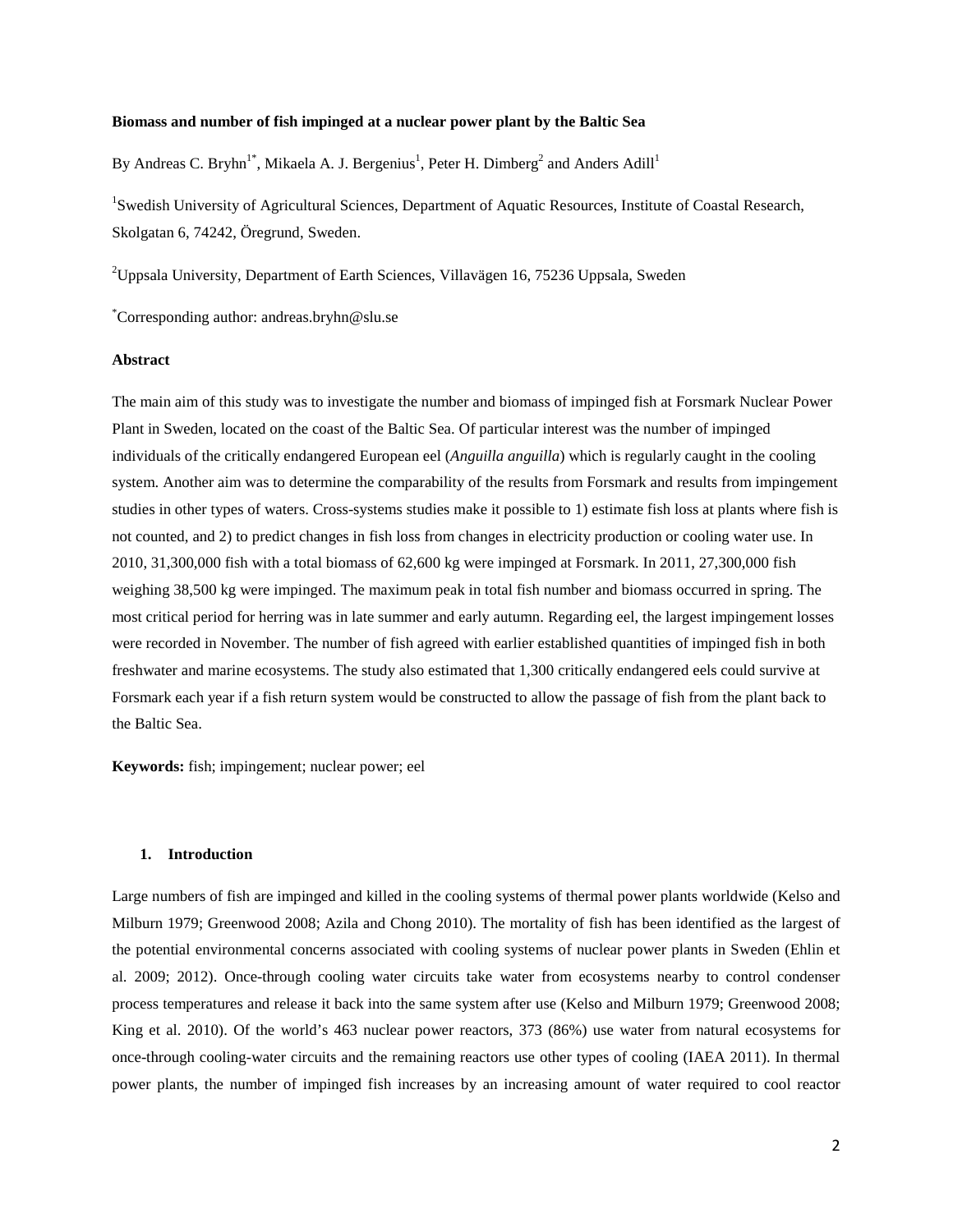condensers (Kelso and Milburn 1979; Greenwood 2008; Azila and Chong 2010). The cooling water requirement is in turn correlated to the electrical effect (MWe) of the reactor (Kelso and Milburn 1979).

The removal of fish by power plants with once-through cooling systems has rarely exerted a demonstrable impact on surrounding fish stock sizes (Madenjian et al. 1986; Barnthouse et al. 2002; Newbold and Iovanna 2007; Greenwood 2008). An exception may be the Diablo Canyon Power Plant in California, U. S. A., which was found to remove about 40% of the clinid kelpfish larvae during entrainment, thereby affecting the adult population (Ehrler et al. 2002).

This paper concerns fish impingement in the cooling-water circuits at the Forsmark Nuclear Power Plant in eastern Sweden (fig. 1;  $60^{\circ}24'12''N$ ,  $18^{\circ}10'0''E$ ). The aim is to quantify the biomass and number of impinged species, with a focus on dominating species and the European eel (*Anguilla anguilla*). The European eel stock stretches from North Africa to Northern Europe and it spawns in the western Atlantic, in or near the Sargasso Sea. The recruitment of European eel from the Atlantic is estimated to be at a historic minimum (EIFAAC and ICES 2011). The reason may be a combination of factors, such as climate change in the Sargasso Sea, habitat changes on the continents, overfishing, parasites and pollution (Bonhommeau et al. 2008). European eel is classified "critically endangered" by the IUCN (2012) and because of its poor ecological status, commercial catches of this species have been severely restricted. Recreational fishing of European eel is illegal in Sweden. Unlike Forsmark, at Ringhals Nuclear Power Plant on the west coast of Sweden, impinged fish is diverted back to the sea through a tube connected to a pumping system. The survival rate of European eel is particularly high compared to other species impinged at Ringhals; Andersson et al. (2011) estimated that 86% of the eel survive the stress caused by the passage. Taft (2000) also stressed that survival rates in fish return systems are highly species-dependent.

In coastal waters surrounding the Forsmark Nuclear Power Plant in Sweden, the heated effluent water from the cooling circuit of the plant has been shown to attract warm water fish species throughout the year (Neuman 1979). The heated effluent at Forsmark has also been related to negative physiological effects hampering fish reproduction (Lukšiené and Sandström 1994, Lukšiené et al. 2000) and egg survival (Sandström et al. 1997).

Impingement studies have been performed in many parts of the world (Ringger 2000; Greenwood 2008; Azila and Chong 2010), although impingement in nuclear power plants around the Baltic Sea has not been covered in the peerreviewed literature. Moreover, only a few studies (e. g., Kelso and Milburn 1979; Greenwood 2008) have attempted to compare impingement and other cooling system losses across systems. Cross-systems comparisons enable estimation of how much fish is lost at a plant where fish counting is not performed. Such comparisons can also be used to predict effects in fish loss from an increase or decrease in cooling water use of the plant.

In this study, we will determine the comparability of results from the Forsmark area (near a brackish ecosystem) and previously published results (in Kelso and Milburn 1979; Shao and Kuo 1988; Shao et al. 1990; Liao et al. 2004;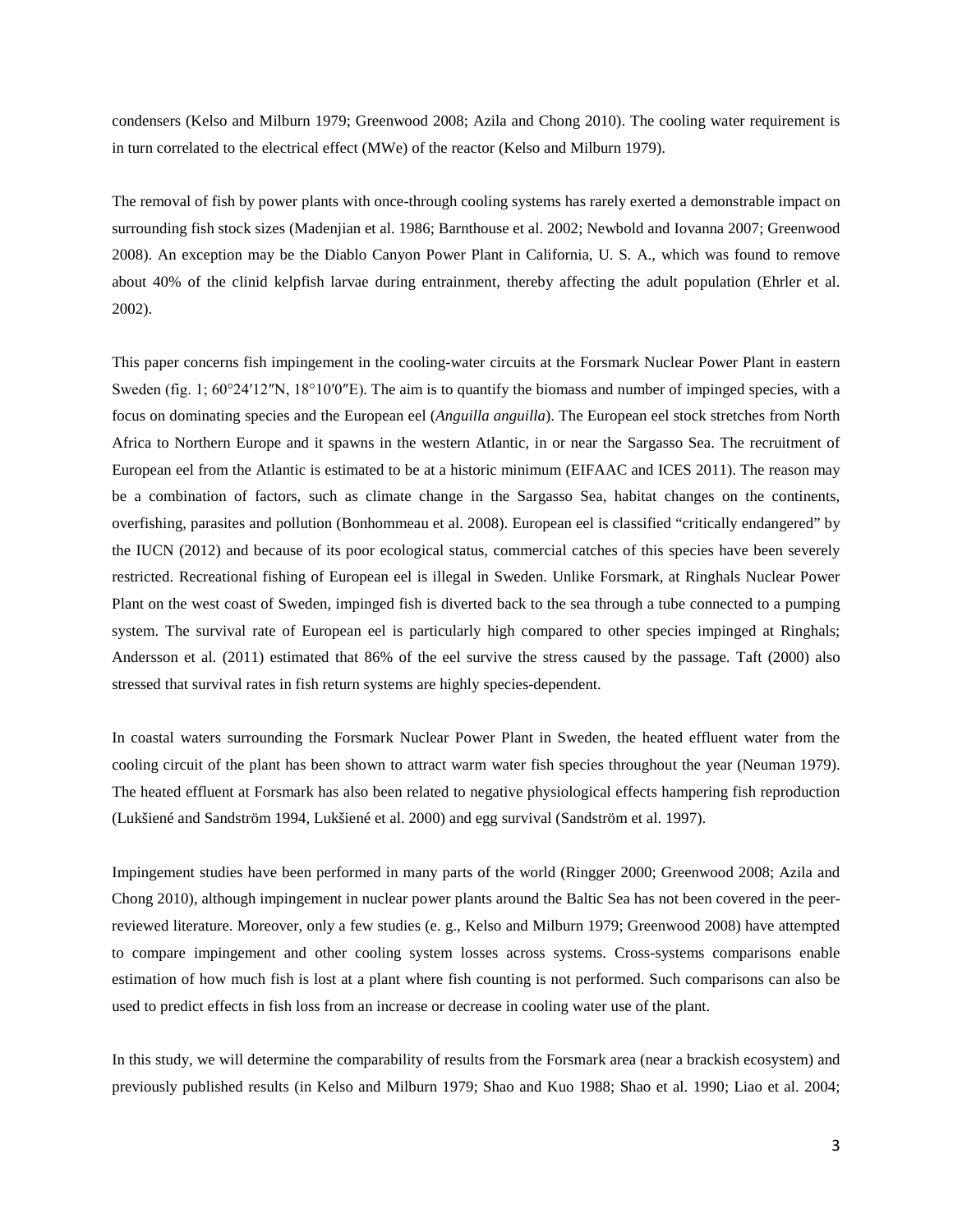Greenwood 2008) from plants which use cooling water from freshwater and marine systems, and also elaborate on how impingement studies at various types of aquatic ecosystems can be made more comparable in the future. We will, in addition, assess the extent to which the biomass and number of the impinged fish could change by a proposed increase in cooling water use at Forsmark.



*Fig. 1. Forsmark nuclear power plant. Cooling water is taken from Asphällafjärden Bay. Effluent is released into Lake Biotestsjön. The inset (modified from ESRI Base Maps) shows the location of Forsmark in Europe.*

### **2. Background and methods**

Forsmark Nuclear Power Plant consists of three reactors (F1-F3) which started to operate between 1980 and 1985. The reactor condensers are indirectly cooled by 135  $\text{m}^3$  brackish seawater per second and the flow was constant throughout the measurement period 2010-2011. There are preliminary plans to increase the cooling water use to 170  $m<sup>3</sup>/s$  in 2020 as a consequence of a proposed increase in electricity production. The cooling water is led into the plant through a canal from the Asphällafjärden Bay, which is a part of the Bothnian Sea, a subbasin of the non-tidal estuarine Baltic Sea. The Bothnian Sea is mesotrophic and contains both marine and freshwater fish species. The salinity is approximately 5 psu in Asphällafjärden Bay. Salinity in the Baltic Sea can be considered stationary since the standard deviation of salinity measurements is typically about 5% of the mean value over the year. A quantitative background description of the Forsmark plant and its surrounding waters is provided in table 1.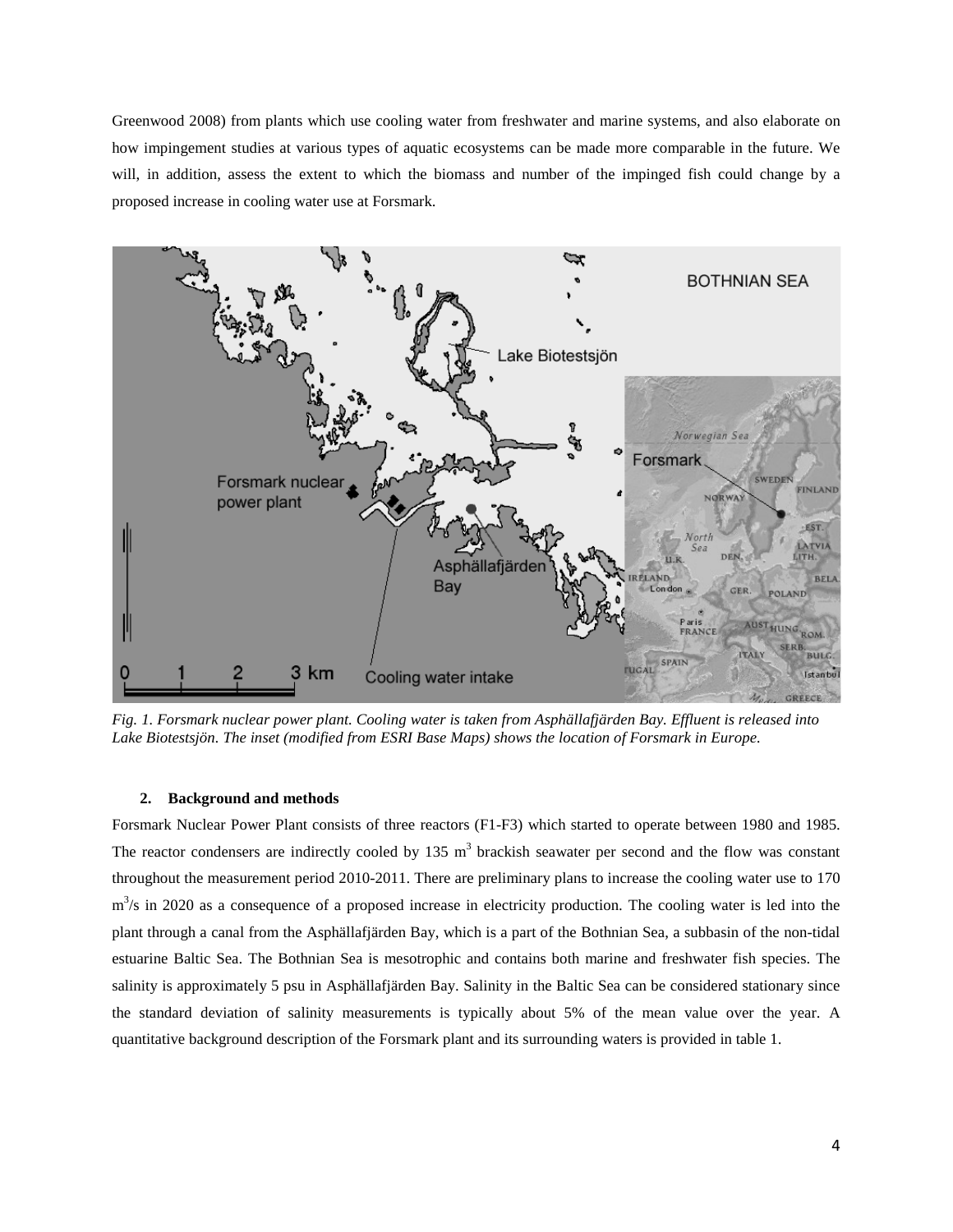Table 2 compares the background data in table 1 with data availability in other studies on fish impingement in other thermal power plants. The standard procedure of studies reporting fish impingement in thermal power plants is to publish the amount of cooling water used and the number of impinged fish. In this study we also included additional data on, e. g., the biomass of impinged fish and minimum mesh size at the innermost filters or screens. The relevance of these data will be discussed in coming sections.

*Table 1. Background data for the fish investigation at Forsmark nuclear power plant. When applicable, data are specified for the three Forsmark reactors F1, F2 and F3.*

| Data and units                         | Value                                    |
|----------------------------------------|------------------------------------------|
| Latitude $(^{\circ}N)$                 | 60.4                                     |
| Period investigated                    | 2010-2011                                |
| Cooling water used $(m^3/s)$           | $135(44+44+47)$                          |
| Electrical effect of power plant (MWe) | $3,138(978+990+1,170)$                   |
| Thermal effect of power plant (MWt)    | $9,156(2,928+2,928+3,300)$               |
| Salinity in water (psu)                | 5.0                                      |
| Chlorophyll-a in water $(\mu g/l)$     | 3.2 (nearest HELCOM monitoring station*) |
| Minimum mesh size in filters (mm)      | 2.0                                      |
|                                        |                                          |

\* HELCOM station F64 (60°11′20″N, 19°8′32″E); average long-term concentration June-August.

*Table 2. Published data in studies on fish impingement at once-through cooling systems of thermal power plants. MWt: thermal effect, MWe: electrical effect, Chl-a: chlorophyll-a concentration in cooling water, Nfish: number of impinged fish, Mfish: biomass of impinged fish. "Yes" means that data were published and "No" means that data were not published.* 

| <b>Plant name</b>   | <b>MWt</b>     | <b>MWe</b> | Cooling    | Chl-a          | $N_{\rm fish}$ | $M_{fish}$     | Mini-          | <b>Reference</b>            |
|---------------------|----------------|------------|------------|----------------|----------------|----------------|----------------|-----------------------------|
|                     |                |            | water      |                |                |                | mum            |                             |
|                     |                |            | <b>use</b> |                |                |                | screen         |                             |
|                     |                |            |            |                |                |                | mesh           |                             |
|                     |                |            |            |                |                |                | size           |                             |
| Forsmark            | Yes            | Yes        | Yes        | Yes            | Yes            | Yes            | Yes            | This study                  |
| Kapar               | No             | Yes        | Yes        | No.            | Yes            | Yes            | Yes            | Azila and Chong (2010)      |
| $(15$ different)    | N <sub>0</sub> | Yes        | <b>Yes</b> | No.            | Yes            | Yes            | Yes            | King et al. (2010)          |
| Longannet           | Yes            | No         | Yes        | No.            | Yes            | Yes            | Yes            | Greenwood (2008)            |
| Doel                | No             | No         | Yes        | No.            | Yes            | N <sub>0</sub> | Yes            | Maes et al. $(2004)$        |
| Eems                | N <sub>0</sub> | Yes        | <b>Yes</b> | N <sub>0</sub> | Yes            | N <sub>0</sub> | Yes            | Hadderingh and Jager (2002) |
| Calvert Cliffs      | N <sub>0</sub> | Yes        | <b>Yes</b> | No.            | Yes            | Yes            | Yes            | Ringger (2000)              |
| $(18$ different)    | N <sub>0</sub> | No.        | Yes        | N <sub>0</sub> | Yes            | N <sub>0</sub> | N <sub>0</sub> | Henderson and Seaby (2000)  |
| Nanticoke           | Yes            | No         | Yes        | N <sub>0</sub> | Yes            | Yes            | N <sub>0</sub> | Wiancko (1981)              |
| (89 different)      | N <sub>0</sub> | Yes        | <b>Yes</b> | N <sub>0</sub> | Yes            | N <sub>0</sub> | No.            | Kelso and Milburn (1979)    |
| 1 <sup>st</sup> NPP | No.            | Yes        | <b>Yes</b> | N <sub>0</sub> | Yes            | Yes            | Yes            | Shao et al. (1990)          |
| 2 <sup>nd</sup> NPP | N <sub>0</sub> | Yes        | Yes        | N <sub>0</sub> | Yes            | Yes            | Yes            | Liao et al. $(2004)$        |
| $3rd$ NPP           | N <sub>0</sub> | Yes        | Yes        | N <sub>0</sub> | Yes            | Yes            | Yes            | Shao et al. (1990)          |

At the Forsmark plant, there were two types of filters used in the sieving station at the time of the study in 2010- 2011. The mesh size in the first coarse sieve filter was 40 mm and this filter prevented large organisms and obstacles from passing through. The inner band sieve filters had a mesh size of 2 mm. Filters were cleansed automatically and the material was in general ground in a grinding mill at the plant and used as agricultural fertiliser.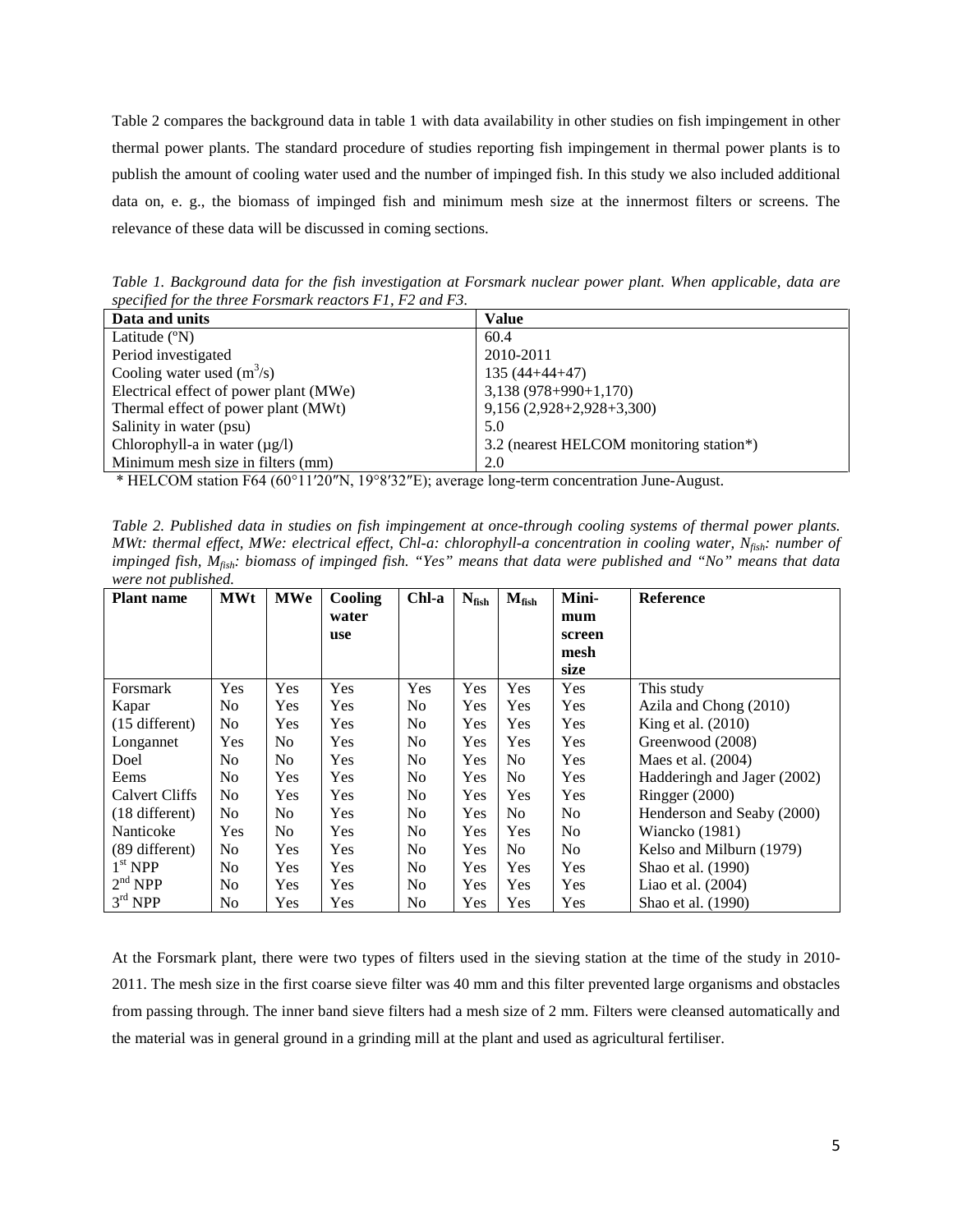The number and weight of fish trapped in the sieving station were registered once per week throughout of the year for 24 hours at the time. During these 24 hour periods, all the trapped material was led past the grinding mill and collected. Large objects and other organisms than fish were removed manually. When only fish remained, the total volume of the sample was recorded. Because of the large number of fish impinged, only some representative fish from the sample were counted and classified. First, the entire sample was placed on a sorting table and divided into two categories: "large fish" (length  $\geq 6-8$  cm depending on species) and "remaining fish". All the large fish were classified and divided into different containers according to species. The total volume of the remaining small fish was subsequently measured and five one-litre random samples were taken. The next stage of the sorting process included the species determination of the small fish in the five one-litre samples. The weight of each individual from the large fish sample and from the five one-litre samples was recorded, as well as the number and average biomass of individuals from each species. During periods when large fish were particularly numerous, the total volume and total biomass of each species was recorded alongside the biomass of an approximately average size fish from the sample. The fish-counting was performed as an integral part of the nuclear power plant's monitoring program (Adill et al. 2012).

To obtain monthly fish impingement values, fish counted at the four or five 24 hour periods during each month were considered representative for all days in the month. The number of fish per month was subsequently obtained by summing the total number of fish counted, multiplying by the number of days in each month and dividing by the number of counting periods during the particular month. Monthly fish biomasses were calculated in a corresponding manner.

Herring landings in 2011 were 14,393 kg in the Forsmark area (ICES subdivision 29N, statistical rectangle 49G8; unpublished data from Havs och Vattenmyndigheten). This information was used to compare with the amount of herring impinged at Forsmark.

#### **3. Results**

The biomass and number of fish impinged at Forsmark in 2010 and 2011 were highly variable between months and seasons (figs 2 and 3). Three-spined stickleback dominated both in biomass and numbers during large parts of the investigated period. Exceptions (not visible in figs 2 and 3) occurred during August, September and October in 2011, when weekly peaks of herring dominated both in biomass and individual numbers. Smelt dominated the total fish biomass during one week in April, 2010 although three-spined sticklebacks were more numerous than smelt even during this week.

Impingement was greater in 2010 compared to 2011. During 2010, 31,300,000 fish were impinged at the sieving stations. The total biomass of the fish was 62,600 kg, and the average biomass of an impinged fish was 2.0 g. In 2011, 27,300,000 fish were impinged. The total biomass was 38,500 kg and the average individual biomass was 1.4 g. Table 3 gives the percentage of total biomass and total number specified for each of the 33 identified species or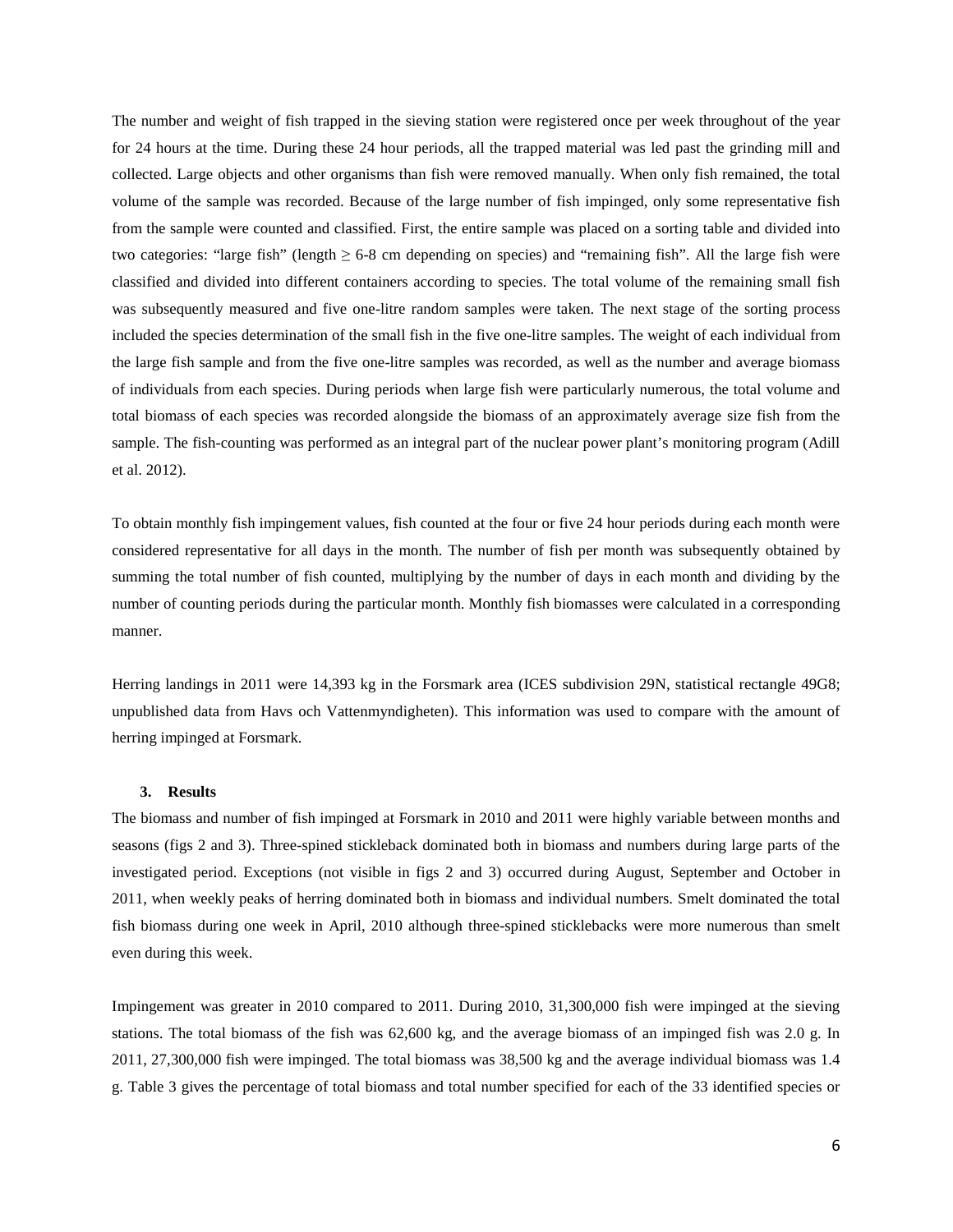species groups during 2010-2011. This table also lists the peak season for species with pronounced seasonal peaks; e. g., herring was primarily impinged during summer and autumn (July-November) while silver bream and threespined stickleback were most common in sieving stations during springtime (March – May).



*Fig. 2. Biomass of impinged fish at Forsmark nuclear power plant 2010-2011.*

Fig. 2 shows that the minimum fish biomass occurred in August-October during both 2010 and 2011 although there was no corresponding minimum in the number of fish impinged (fig. 3). A closer look at the data concerning the three dominating species (three-spined stickleback, smelt and herring) revealed that the average biomass of fish individuals from these species was particularly low in August-October, significantly (at the 95% confidence level) and approximately one order of magnitude lower than in April.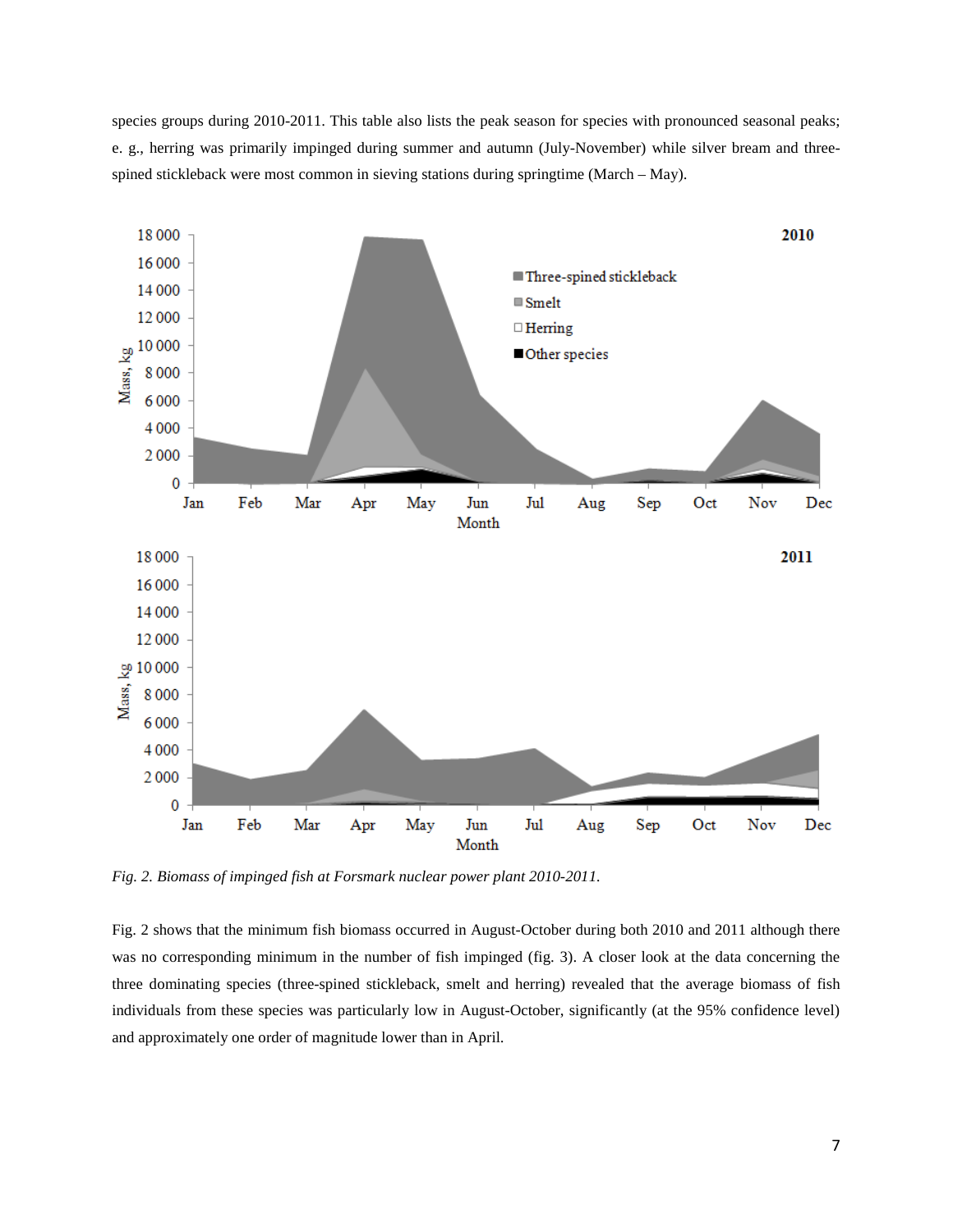

*Fig. 3. Number of impinged fish at Forsmark nuclear power plant 2010-2011.*

The impingement of eel (fig. 4) was greater in 2010 than in 2011. In 2010, 1,943 eels with a total biomass of 1,700 kg (average biomass per individual: 0.87 kg) were impinged at Forsmark compared to 1166 eels with a total biomass of 950 kg (average biomass:  $0.82$  kg) in 2011. If a fish return system would be built at Forsmark,  $((1,943 \text{ eels } +$ 1,166 eels) / 2 years)  $\times$  0.86 [survival rate] = 1300 eels could survive each year, assuming a constant survival rate (86 %) as in Andersson et al. (2011). Impinged herring weighed 1,662 kg in 2010 and 5,216 kg in 2011. This corresponded to 11.5% and 36.2% of the herring landings in the Forsmark area in 2011.

Fig. 5 relates the Forsmark impingement data to impingement at plants located by tidal coastal waters in NW Europe (data from Greenwood 2008). The figure also includes mean values from investigations concerning three plants in subtropical and tropical Taiwan (data from Shao and Kuo 1988; Shao et al. 1990; Liao et al. 2004). The Forsmark data fit well into the regression and increased the  $r^2$  value by 1.8 percentage points to 0.535 (p<0.001 in both cases;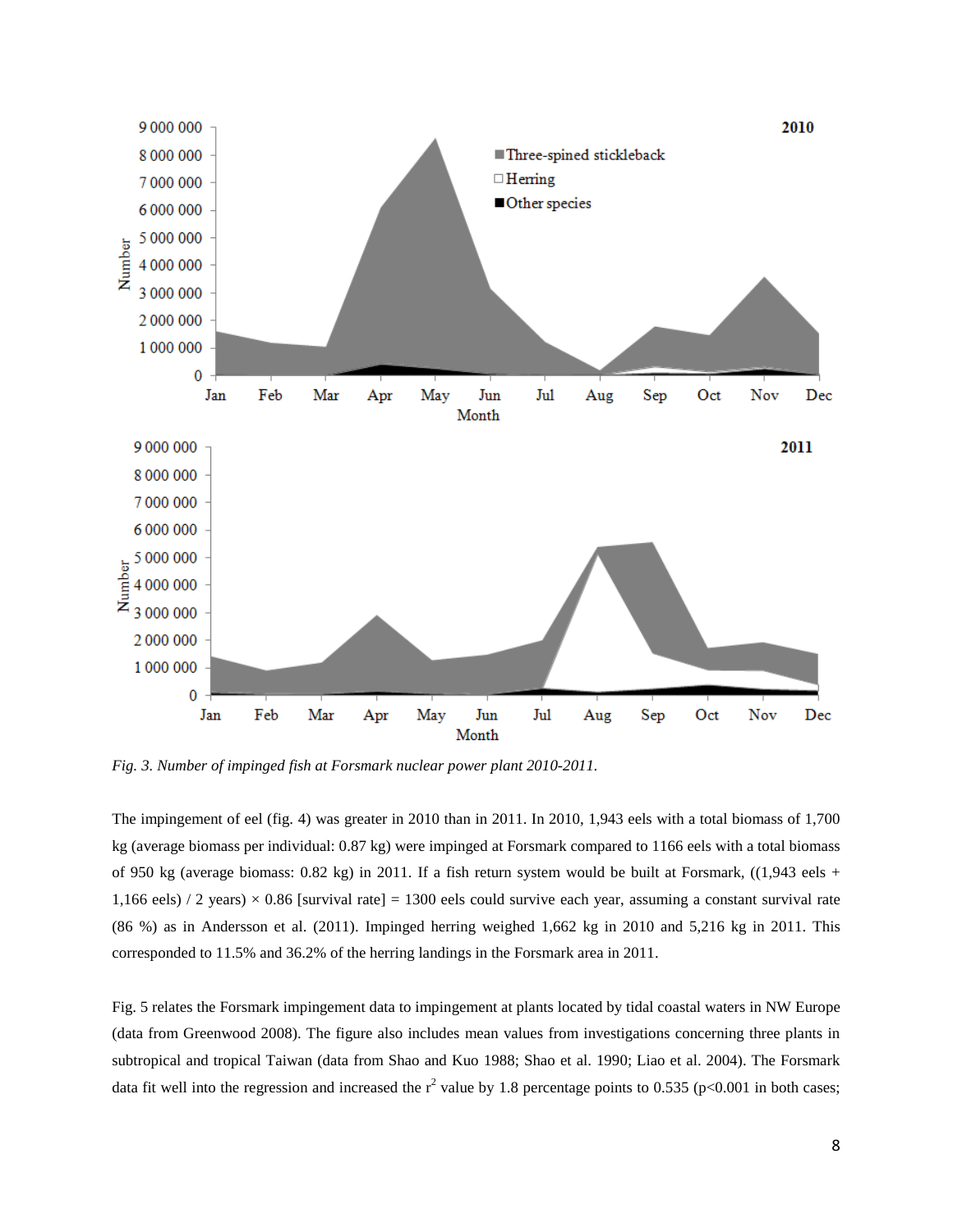data not shown). However, including data from Taiwan's nuclear power plants (NPP), in particular the  $3<sup>rd</sup>$  plant, decreased the  $r^2$  value (fig. 5A;  $r^2$ =0.284, p=0.006). Data from the 3<sup>rd</sup> NPP concerned an investigation for 24 months and had conspicuously low values. The data point was consequently considered an outlier and was removed from the analysis. This increased the  $r^2$  value considerably to 0.451 (p<0.001; fig. 5B).

*Table 3. Fish species impinged in the once-through cooling-water circuit of Forsmark nuclear power plant 2010- 2011. Fish counts documented 33 species or species groups. Peak seasons provided for species displaying strong seasonality.*

| <b>Scientific name</b>  | <b>Common name</b>         | <b>Percent</b> | <b>Percent</b> | <b>Peak season</b> |
|-------------------------|----------------------------|----------------|----------------|--------------------|
|                         |                            | of total       | of total       |                    |
|                         |                            | biomass        | number         |                    |
| Gasterosteus aculeatus  | Three-spined stickleback   | 74             | 79             | Spring             |
| Osmerus eperlanus       | European smelt             | 12             | 0.67           |                    |
| Clupea harengus         | Herring                    | 6.9            | 15             | Summer-autumn      |
| Anguilla anguilla       | European eel               | 2.6            | < 0.01         | Autumn             |
| Pungitius pungitius     | Nine-spined stickleback    | 1.1            | 3.4            |                    |
| Perca fluviatilis       | Perch                      | 0.6            | 0.037          |                    |
| Rutilus rutilus         | Roach                      | 0.53           | 0.028          |                    |
| Alburnus alburnus       | Common bleak               | 0.51           | 0.62           |                    |
| Abramis brama           | Common bream               | 0.46           | < 0.01         |                    |
| Gymnocephalus cernuus   | Ruffe                      | 0.24           | 0.015          |                    |
| Pomatoschistus minutus  | Sand goby                  | 0.17           | 0.68           |                    |
| Ammodytes               | Sandeel                    | 0.097          | 0.1            |                    |
| Sander lucioperca       | Zander                     | 0.097          | < 0.01         | Summer             |
| Sprattus sprattus       | Sprat                      | 0.066          | < 0.01         | Autumn             |
| Triglopsis quadricornis | Fourhorn sculpin           | 0.065          | < 0.01         | Winter             |
| Nerophis ophidion       | Straightnose pipefish      | 0.057          | 0.13           |                    |
| Lampetra fluviatilis    | European river lamprey     | 0.036          | < 0.01         | Winter             |
| Abramis bjoerkna        | Silver bream               | 0.03           | < 0.01         | Spring             |
| Esox lucius             | Pike                       | 0.027          | < 0.01         | Summer             |
| Salmo salar             | Salmon                     | 0.026          | < 0.01         | Summer             |
| Coregonus maraena       | Whitefish (maraene)        | 0.022          | < 0.01         |                    |
| Zoarces viviparus       | Viviparous eelpout         | 0.02           | < 0.01         |                    |
| Psetta maxima           | Turbot                     | 0.012          | < 0.01         |                    |
| Platichthys flesus      | European flounder          | 0.011          | < 0.01         |                    |
| Abramis vimba           | Vimba bream                | < 0.01         | < 0.01         |                    |
| Carassius carassius     | Crucian carp               | < 0.01         | < 0.01         |                    |
| Coregonus albula        | Vendace                    | < 0.01         | < 0.01         |                    |
| Gadus morhua            | Cod                        | < 0.01         | < 0.01         |                    |
| Gobius niger            | <b>Black</b> goby          | < 0.01         | < 0.01         |                    |
| Liparis liparis         | Common seasnail            | < 0.01         | < 0.01         |                    |
| Lota lota               | <b>Burbot</b>              | < 0.01         | < 0.01         |                    |
| Spinachia spinachia     | Fifteen-spined stickleback | < 0.01         | < 0.01         |                    |
| Syngnathus typhle       | Broadnosed pipefish        | < 0.01         | < 0.01         |                    |

Fig 6 compares the the total number of fish impinged at Forsmark at a given electrical effect (megawatt electrical; MWe) to impingement at thermal power stations with different electrical effects in the U.S.A. and Canada by the shores of the Great Lakes (from Kelso and Milburn 1979). By adding the brackish water data from Forsmark to this freshwater data set, the  $r^2$  value increased by 2.8 percentage points to 0.576 (p<0.001 in both cases; data not shown). Thus, the regression did not show any systematic difference in the MWe-impingement relationship between the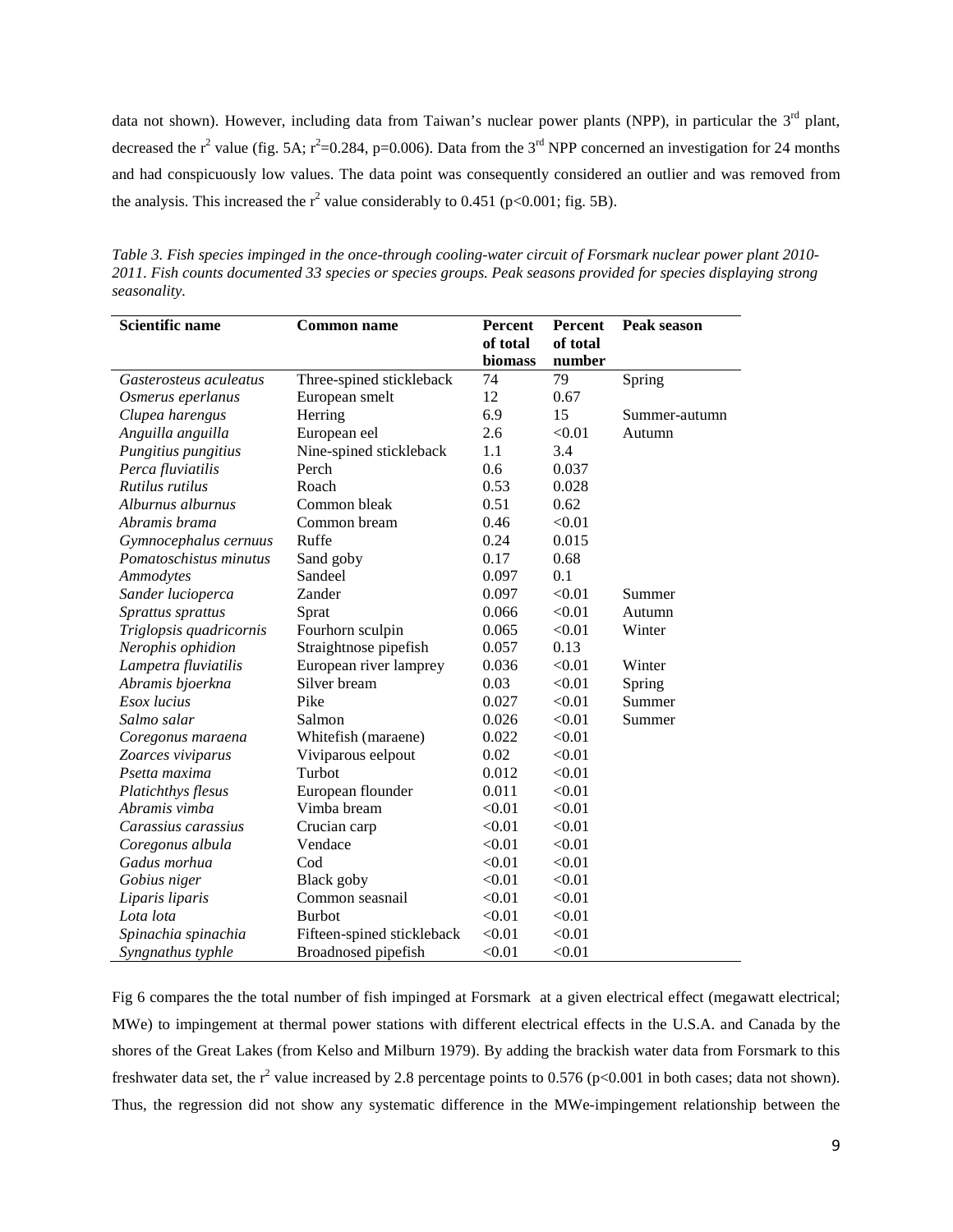Forsmark data and the freshwater investigation by Kelso and Milburn (1979). When data from Taiwan's 1<sup>st</sup> and 2<sup>nd</sup> NPP were added, the  $r^2$  value decreased slightly to 0.575 (p<0.001; fig. 6). There was no correlation between electrical effect and impinged fish biomass, or between water use and impinged fish biomass at the thermal power plants.



*Fig. 4. Number of impinged European eel at Forsmark nuclear power plant 2010-2011. Average biomass was 0.85 kg.*

It was not possible to combine figs 5 and 6 because the x-axis data were not compatible; cooling water use was not compared to fish impingement by Kelso and Milburn (1979) while MWe was not compared to impingement by Greenwood (2008), although cooling water use and MWe are correlated (Kelso and Milburn 1979). In addition, it was not possible to make any multiple regressions due to data scarcity. There was also no correlation between the minimum mesh size and average mass of impinged fish (data not displayed).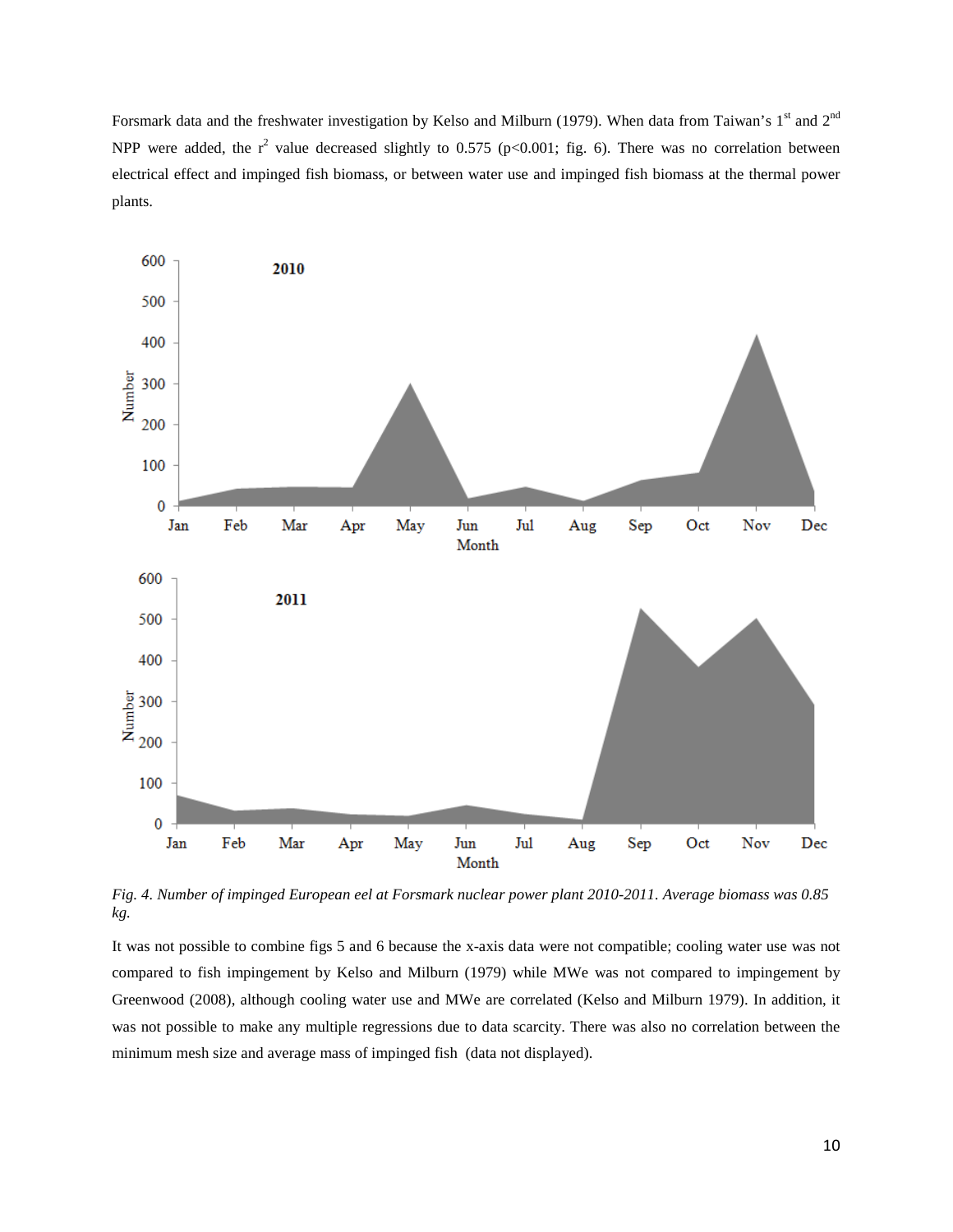

Fig. 5. Cooling water use and number of impinged fish in thermal power plants. Grey dots represent data from Greenwood (2008) on power<br>plants in NW Europe. The black dot represents Forsmark data from the present study. Unf *Fig. 5. Cooling water use and number of impinged fish in thermal power plants. Grey dots represent data from Greenwood (2008) on power plants in NW Europe. The black dot represents Forsmark data from the present study. Unfilled squares represent Taiwan's 1st, 2nd and 3rd NPP*  **B.** Taiwan's  $3^{rd}$  *NPP removed as an outlier. Number of data:*  $24$ ;  $p < 0.001$ . B. Taiwan's 3<sup>rd</sup> NPP removed as an outlier. Number of data:  $24$ ;  $p < 0.001$ . *(data from Shao and Kuo 1988; Shao et al. 1990; Liao et al. 2004).*  (data from Shao and Kuo 1988; Shao et al. 1990; Liao et al. 2004). A. All data included. Number of data:  $25$ ;  $p = 0.006$ . *A. All data included. Number of data: 25; p = 0.006.* 

*The y-axes in both A and B have log10-scales.*

The y-axes in both A and B have log 10-scales.

11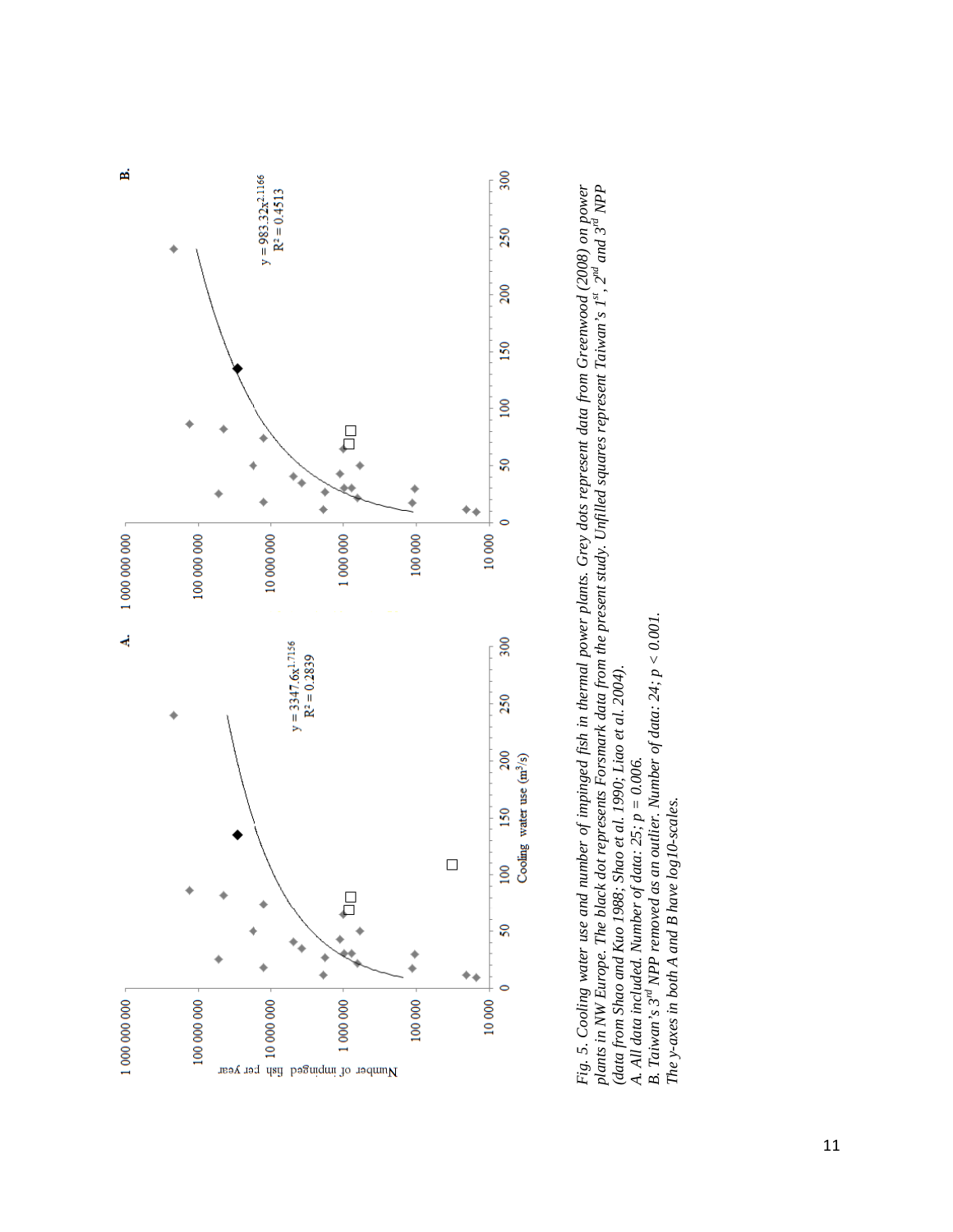

*Fig. 6. Electrical effect (MWe) and number of impinged fish at thermal power plants. Grey dots represent data from Kelso and Milburn (1979) on power plants in the U.S.A. or Canada located on the shores of the Great Lakes. The black dot represents Forsmark data from the present study. Unfilled squares represent Taiwan's 1st and 2nd NPP (data from Shao and Kuo 1988; Shao et al. 1990; Liao et al. 2004). Number of data: 41; p < 0.001. Both axes in the diagram have log10-scales.*

Provided that the minimum mesh size and the mean biomass of individual fish remain, the equation in fig. 5B could serve as a model to predict some effects from the planned increase in cooling water use at Forsmark, from 135 to 170  $\text{m}^3$ /s (an increase by 26%). According to the equation in fig. 5B, the number and biomass of impinged fish would then be a factor of  $1.26^{2.1116}$  compared to present values, which is equal to an increase by 63%. This means that the number of impinged fish would increase from 29.3 to 47.7 million per year. The biomass would increase from 50.5 to 82.3 metric tonnes per year.

#### **1. Discussion**

Three-spined stickleback dominated the biomass and number of fish impinged at the Forsmark plant in 2010 and 2011 (figs 2 and 3, table 1). This species has also been dominant and increasing in numbers during recent years in a wider range of waters surrounding the Forsmark plant (Karås et al. 2010; Adill et al. 2011). The increase has raised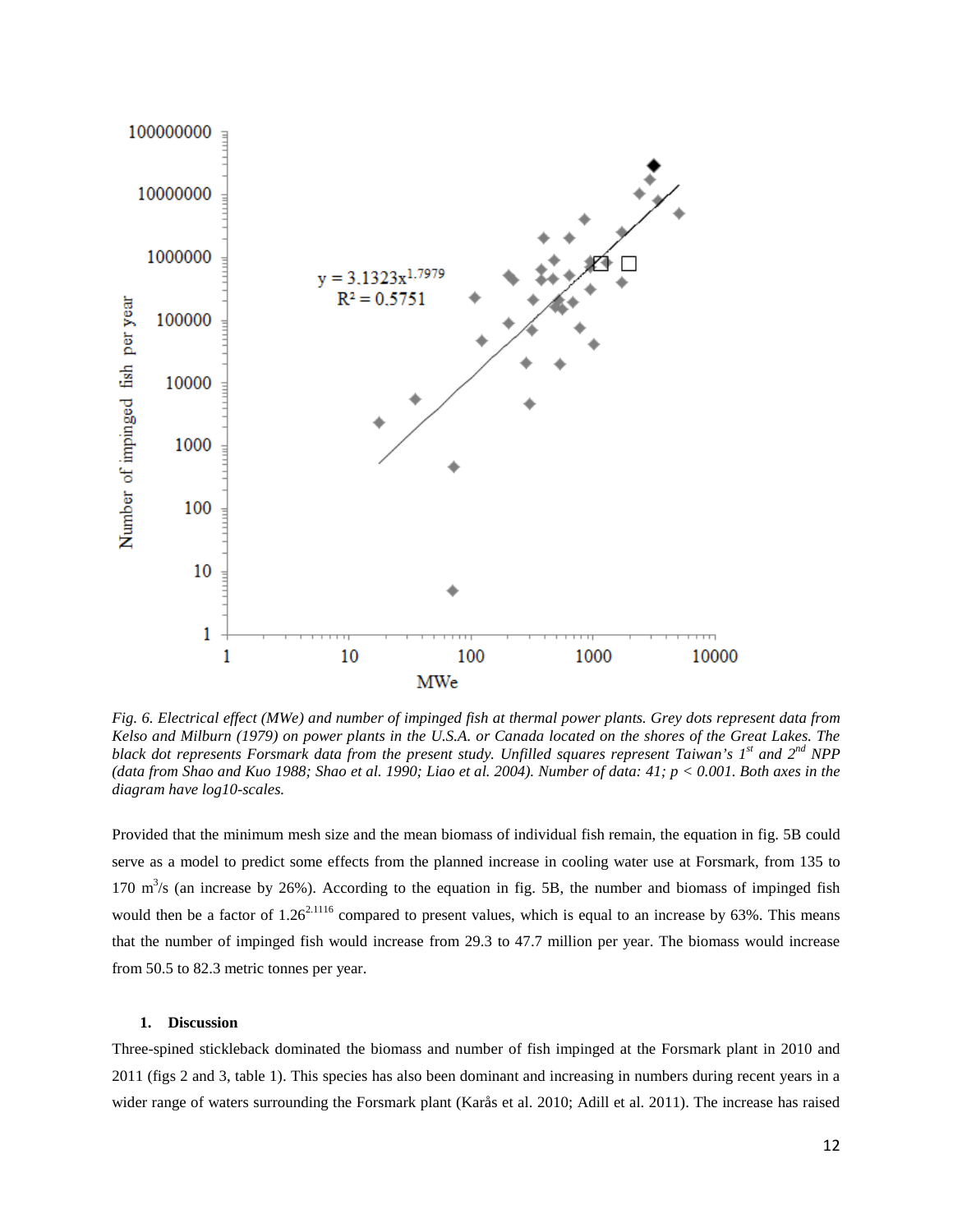concern since an increasing number of three-spined stickleback may, through an increased competition for zooplankton, hamper the recruitment of larger predatory fish such as pike and perch in coastal waters of the Baltic Sea (Ljunggren et al. 2010). It is therefore possible that the impingement of three-spined stickleback at Forsmark decreases its abundance and is beneficial for pike and perch recruitment by decreasing the predation pressure on zooplankton.

Impinged herring has also caused concern, since herring is a commercially important species in the area and as some of the herring spawns in the vicinity of the Forsmark plant (Adill et al. 2011). Herring impingement in 2011 corresponded to more than 1/3 of the weight of the herring landings in the area (5,216 kg compared to 14,393 kg). It should be stressed that the impinged herrings were mainly juveniles. Although herring in the Bothnian Sea currently are treated as they belong to one single unit in stock assessments, the population structure is not fully determined, particularly with regards to spring and autumn herring in the area. It is therefore unknown whether the impingement of herring may have an effect on the population and this warrants further investigation.

Figs 2 and 3 showed some seasonality and year-to-year difference in impinged fish number and biomass. This means that it is important to monitor impingement frequently in order to acquire representative data. Our data from 2011 are more consistent with earlier impingement investigations by Heibo and Karås (2005; two days per week during spring periods 1987-2004 and autumn periods 1986-2003) than with our 2010 data. Heibo and Karås (2005) showed a three-spined stickleback dominance in spring periods 1987-2004 and a herring dominance in autumn periods 1986-2003. Three-spined stickleback and smelt are generally spring-spawners in Sweden and the majority of herring also spawns during spring in the Baltic Sea (Kullander and Delling 2012). This pattern probably applies also to populations in the Forsmark area (fig. 2 and 3). The peak in herring number and biomass in August, 2011 (consistent with the pattern in Heibo and Karås 2005) is probably dominated by the young-of-the-year, as indicated by their low individual biomass. European eel abundance tends to peak in August at three sites further south along the Swedish Baltic Sea coast (Svedäng 1996). However, our results suggest that the peak at Forsmark occurs later in the year, around November (fig. 4). Regarding herring, the most sensitive period to impingement is probably late summer and early autumn (from this study, accounting for results in Heibo and Karås 2005) while the more critical month with regards to eel appeared to be November.

If a fish return system would be built at Forsmark similar to the one at Ringhals Nuclear Power Plant (see Background and methods), 1,300 eels per year which presently die at Forsmark could survive according to estimates in this study. There was no attempt made at estimating the economic cost or benefit of building a fish return system at Forsmark, although the current conservation status of the European eel, "critically endangered" (IUCN 2012), should motivate resolute and even costly action directed at saving eel. Autumn investigations of impinged eel at Forsmark reported by Ehlin et al. (2012) indicated an increase in both eel number and biomass between years 1991- 2008.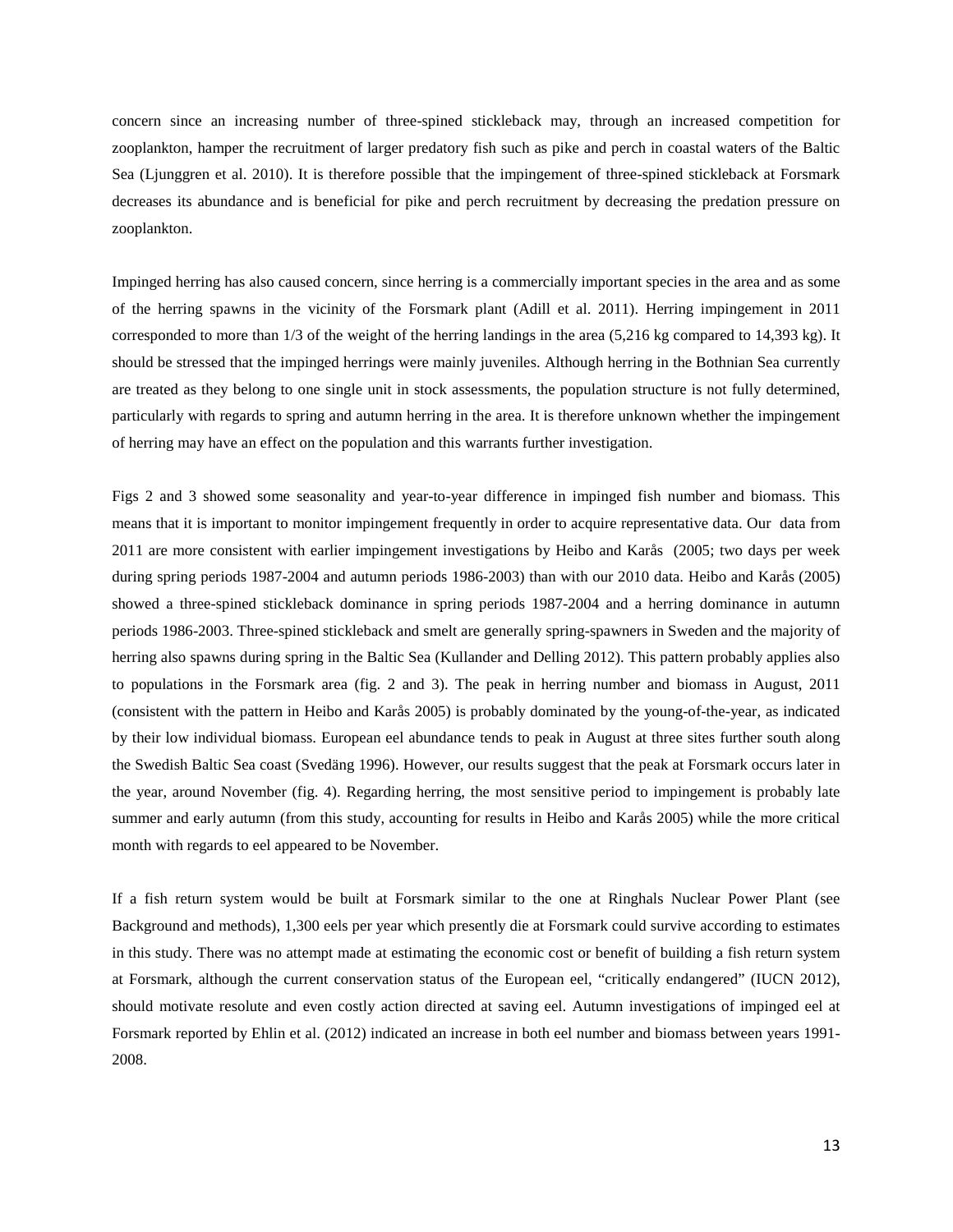No correlations or trend shifts have hitherto been established between power plant activity and the abundance of any fish species in the Forsmark area. One explanation may be that more investigations are needed, and another may be that compensatory effects related to different competitiveness (e. g., different survival rates or spawning success) at different fish densities may prevent effects from impingement on some or several fish stocks to be distinguished (Henderson et al. 1984; Greenwood 2008). A third reason may be that the effect is too small to measure.

Impingement models can be used to estimate the fish loss at plants where fish is not counted, and also to predict changes in fish loss from changes in plant output or cooling water use. Such models may be uncertain because different geographical regions have different environmental characteristics and different fish communities. Additional explanatory variables could, however, increase the prediction accuracy of impingement models. For instance, a decreasing minimum mesh size in filters may increase the number of fish caught (Turnpenny 1981). Moreover, the chlorophyll-a concentration is a common proxy variable for primary production and fish production appears to be proportionate to primary production in lacustrine, estuarine and marine waters (Nixon 1982; Iverson; 1990; Houde and Rutherford 1993; Håkanson and Boulion 2002; Ware and Thomson 2005; Chassot et al. 2007; Jennings and Brander 2010). Minimum mesh size in the innermost filters and chlorophyll-a concentration could be included in future models as potential additional predictors of the number of impinged fish, although the results from such an inclusion are yet to be shown. Among the thirteen studies referred to in table 2, ten specify the minimum mesh size and only the present study specifies the chlorophyll-a concentration. Cooling water use and MWe are correlated at thermal power plants (Kelso and Milburn 1979) but it may nevertheless be beneficial for comparative studies to publish data on both cooling water use and MWe.

No model for investigating relationships governing the biomass of impinged fish at power plants could be developed or tested in this study. Such a model could be useful because other causes of fish mortality (e. g., commercial and recreational fishing) are often quantified and compared in terms of biomass per time unit. We recommend that all data types listed in table 2 are provided in future studies in order for more accurate and useful models to be developed. Figs 5 and 6 suggest that models can be developed for sites with very different environmental characteristics. The freshwater model from Kelso and Milburn (1979) as well as the model for tide influenced coastal ecosystems from Greenwood (2008) could both be successfully tested using data from the non-tidal estuarine Baltic Sea. However, data from subtropical Taiwan's 1<sup>st</sup> and 2<sup>nd</sup> NPP (Shao and Kuo 1988; Shao et al. 1990; Liao 2004) decreased the  $r^2$  values in figs 5 and 6, indicating that there may be a systematic difference compared to temperate ecosystems regarding the impingement loss. This difference may warrant further investigation. The data point representing Taiwan's  $3<sup>rd</sup>$  NPP in the tropics (data from Shao et al. 1990) was removed as an outlier in fig. 5 and we believe that this removal was warranted due to a limited investigation time (24 months) with conspicuously low fish impingement numbers. Possibly, future investigations at this plant can determine whether and why data from this site deviate from the patterns in figs 5 and 6.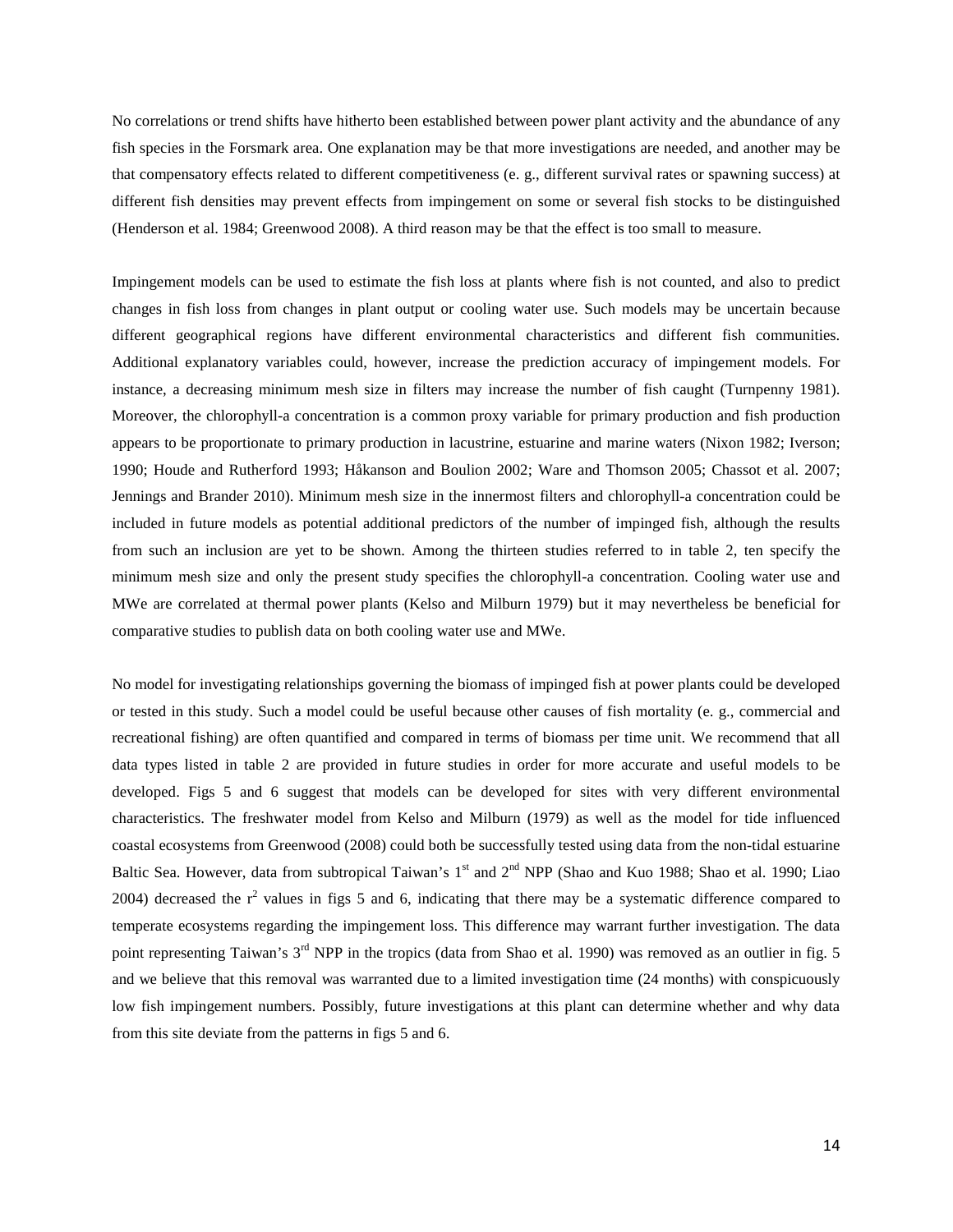The biomass and number of impinged or entrained invertebrates are currently not monitored at Forsmark, although this may be desirable in the future. Mussel larvae and jellyfish could pose a threat to the functionality of the plant. Entrained crustaceans could decrease the food availability for several fish species (Westin and Aneer 1987) while entrained fish larvae could affect fish reproduction (Kelso and Milburn 1979).

#### **2. Conclusions**

This study investigated the number and biomass of fish impinged during 2010-2011 at Forsmark Nuclear Power Plant located by the Baltic Sea. In 2010, 31,300,000 fish with a total biomass of 62,600 kg were impinged. In 2011, 27,300,000 fish weighing 38,500 kg were impinged. Three-spined stickleback, herring and smelt dominated among the fish. The results were used to test two different regression models for predicting the number of impinged fish using electrical effect and cooling water use, respectively, as predictors. The maximum peak in total fish number and biomass occurred in spring. The most critical period for herring was late summer and early autumn. Regarding eel, the largest impingement losses were recorded in November. If a fish return system would be built at Forsmark, approximately 1,300 critically endangered European eels could be saved annually. Finally, this study predicted that if cooling water use would increase at the Forsmark plant from 135 to 170  $\text{m}^3$ /s, both the number and biomass of the fish impinged at the plant would increase by 63%.

#### **Acknowledgements**

Comments from two anonymous reviewers have greatly improved previous versions of the manuscript. We are also thankful to the Forsmark Power Group (Forsmarks Kraftgrupp AB) which has voluntarily financed the data collection and has shared these data with us.

#### **References**

Adill, A., Mo, K. & Sevastik, A. (2011). *Biological recipient control at Forsmark Nuclear Power Plant*. Annual report for 2010. Öregrund: Swedish Board of Fisheries (in Swedish).

Adill, A., Landfors, F., Mo, K. & Sevastik, A. (2012). *Biological recipient control at Forsmark Nuclear Power Plant. Annual report for 2011*. Aqua Reports 2012:7. Öregrund: Swedish Agricultural University (in Swedish with English abstract).

Andersson, J., Cardinale, M, Fagerholm, B, Hjelm, J and Pettersson, E. (2011). *Fish losses in the cooling water intakes of the Ringhals plant*. Öregrund: Swedish Board of Fisheries (in Swedish).

Azila, A. and Chong, V. C. (2010). Multispecies impingement in a tropical power plant, Straits of Malacca. *Marine Environmental Research*, 70 (1), 13-25.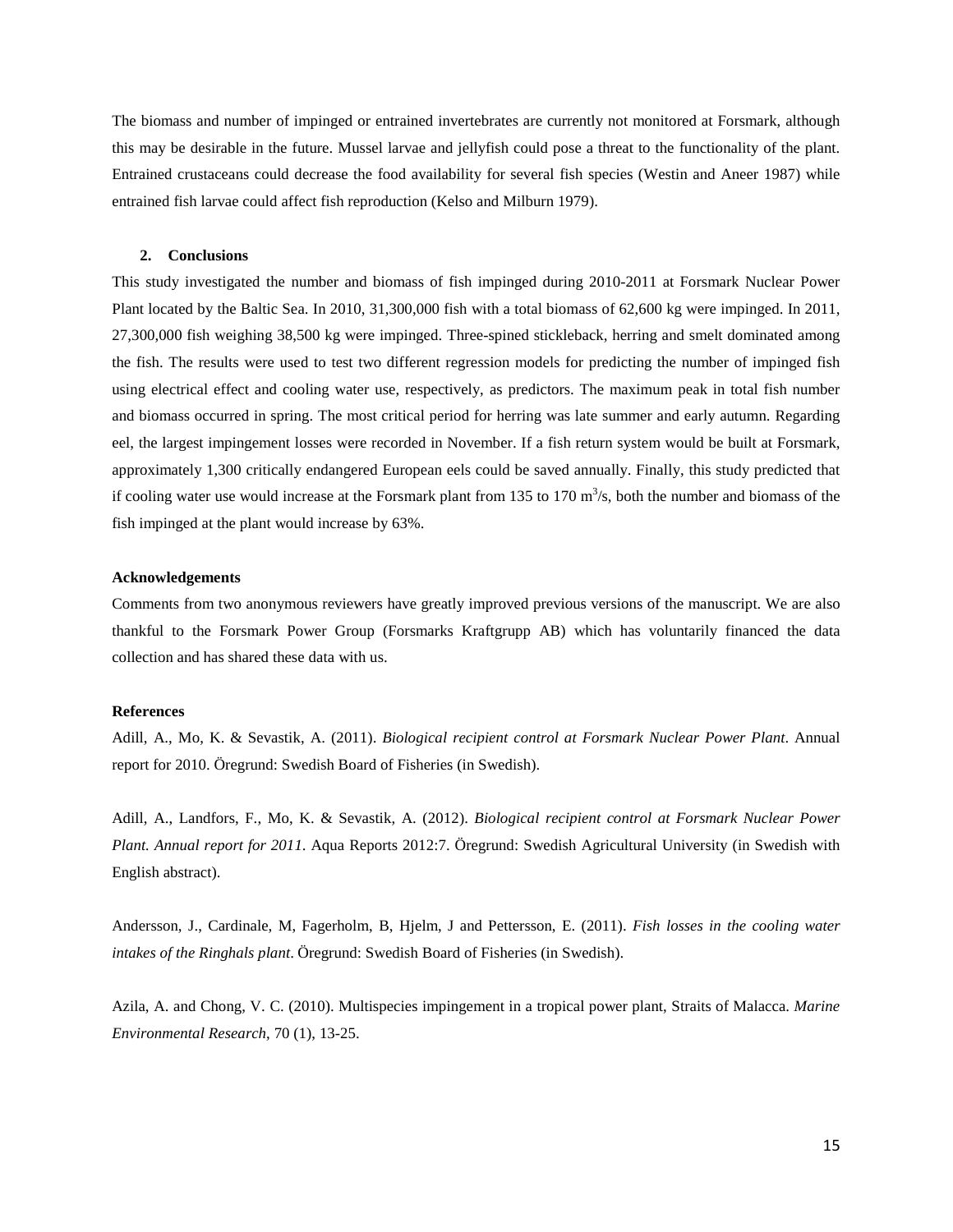Barnthouse, L.W., Heimbuch, D.G., Anthony, V.C., Hilborn, R.W., & Myers, R. A. (2002). Indicators of AEI applied to the Delaware estuary. *The Scientific World Journal*, 2(S1), 169–189.

Bonhommeau, S., Chassot, E. & Rivot, E. (2008). Fluctuations in European eel (*Anguilla anguilla*) recruitment resulting from environmental changes in the Sargasso Sea. *Fisheries Oceanography*, 17(1), 32-44.

Chassot, E., Mélin, F., Le Pape, O., & Gascuel, D. (2007). Bottom-up control regulates fisheries production at the scale of eco- regions in European seas. *Marine Ecology Progress Series*, 343(1), 45-55.

Ehlin, U., Lindahl S., Neuman E., & Sandström O. (2009). *Environmental effects from large releases of cooling water*. Elforsk Report 09:79. Stockholm: Elforsk (in Swedish).

Ehlin, U., Borenäs, K., Neuman E., & Sandström O. (2012). *Environmental effects from large releases of cooling water in a warmer climate*. Elforsk Report 09:79. Stockholm: Elforsk (in Swedish).

Ehrler, C.P., Steinbeck, J.R., Laman, E.A., Hedgepeth, J.B., Skalski, J.R., & Mayer, D.L. (2002). A process for evaluating adverse environmental impacts by cooling-water system entrainment at a California power plant. *The Scientific World Journal,* 2(S1), 81–105.

EIFAAC & ICES (2011). *Report of the 2011 session of the Joint EIFAAC/ICES Working Group on Eels*. Lisbon: EIFAAC & ICES.

Greenwood, M. F. D. (2008). Fish mortality by impingement on the cooling-water intake screens of Britain's largest direct-cooled power station. *Marine Pollution Bulletin*, 56(4), 723-739.

Hadderingh, R. H., & Jager, Z. (2002). Comparison of fish impingement by a thermal power station with fish populations in the Ems Estuary. *Journal of Fish Biology*, 61(Suppl. A), 105-124.

Håkanson, L., & Boulion, V. V. (2002). *The lake foodweb – modelling predation and abiotic/biotic interactions*. Leiden: Backhuys.

Heibo, E., & Karås, P. (2005). *The coastal fish community in the Forsmark area SW Bothnian Sea*. SKB Report P-05-148. Stockholm: SKB.

Henderson, P. A., Turnpenny, A. W. H., & Bamber, R. N. (1984). Long-term stability of a sand smelt (*Atherina presbyter* Cuvier) population subject to power station cropping. *Journal of Applied Ecology*, 21(1), 1-10.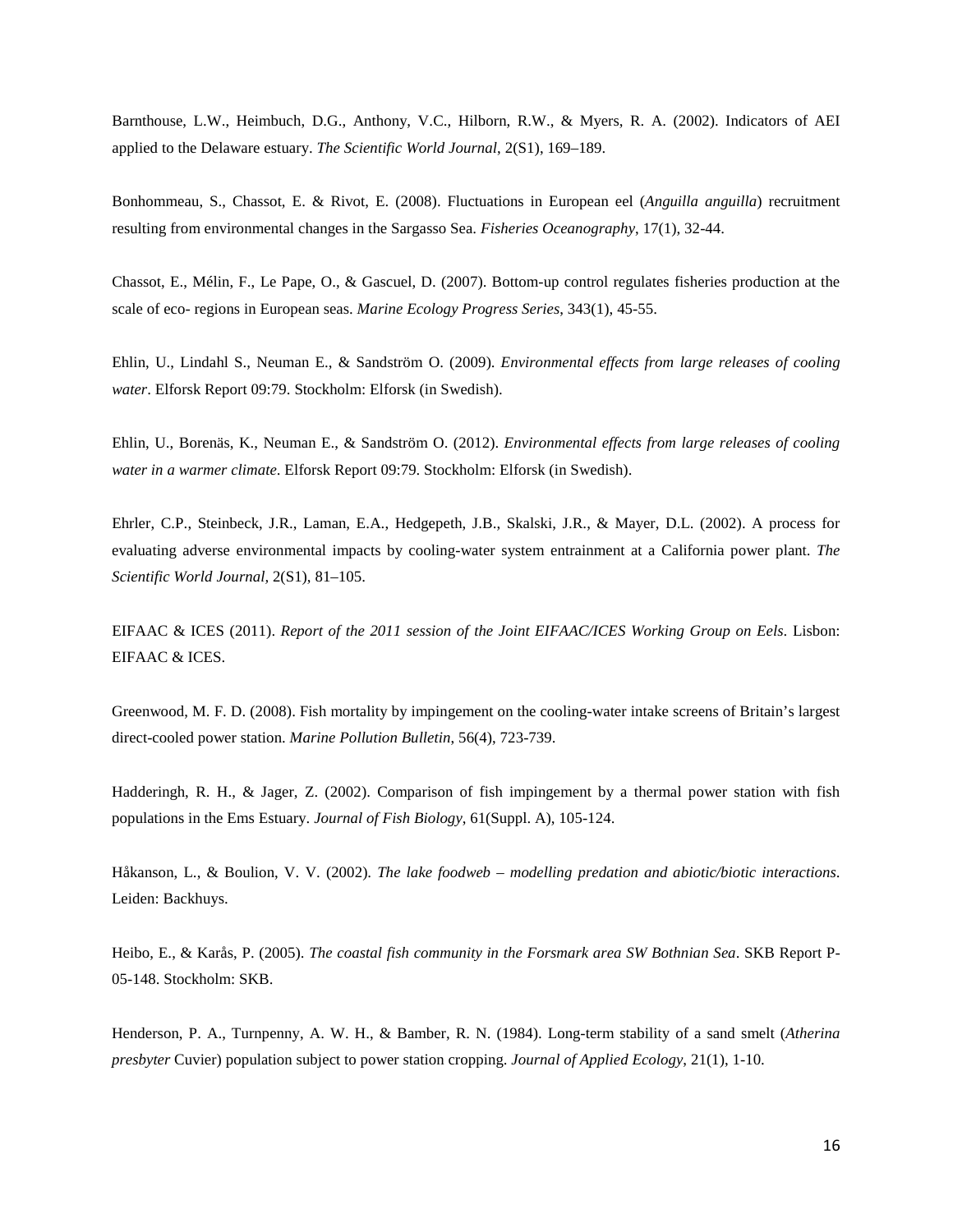Henderson, P. A., & Seaby, R. M. H. (2000). *Technical evaluation of US Environmental Protection Agency proposed cooling water intake regulations for new facilities*. Technical report. Lymington: Pisces Conservation Ltd.

Houde, E. D., & Rutherford, E. S. (1993). Recent trends in estuarine fisheries: prediction of fish production and yield. *Estuaries and Coasts*, 16(2), 161-176.

IAEA (2011). Operating experience with nuclear power stations in member states in 2010 – Data sheets. International Atomic Energy Agency. http://www-pub.iaea.org/books/IAEABooks/8585/Operating-Experiencewith-Nuclear-Power-Stations-in-Member-States-in-2010-2011-Edition-CD-ROM. Accessed May 16, 2013.

IUCN (2012). The IUCN Red List of Threatened Species 2012.2. www.iucnredlist.org. Accessed May 16, 2013.

Iverson, R. L. (1990). Control of marine fish production. *Limnology and Oceanography*, 35(7), 1593-1604.

Jennings, S., & Brander, K. (2010). Predicting the effects of climate change on marine communities and the consequences for fisheries. *Journal of Marine Systems*, 79(3-4), 418-426.

Karås, P., Adill, A., Boström, M., Mo, K., & Sevastik, A. (2010). *Biological investigations at the Forsmark plant 2000-2007*. FINFO 2010:2, Öregrund: Swedish Board of Fisheries (in Swedish).

Kelso, J. R. M., & Milburn, G. S. (1979). Entrainment and impingement of fish by power plants in the Great Lakes which use the once-through cooling process. *Journal of Great Lakes Research*, 5(2), 182-194.

King, R. G., Seegert, G., Vondruska, J., Perry, E. S., & Dixon, D. A. (2010). Factors influencing impingement at 15 Ohio River power plants. *North American Journal of Fisheries Management*, 30(5), 1149-1175.

Kullander, S. O., & Delling, B. (2012). *Chordates: ray-finned fishes*. Uppsala: Swedish Agricultural University (in Swedish).

Liao, Y.-C., Chen, L.-S., Shao, K.-T., & Tu, Y.-Y. (2004). Temporal changes in fish assemblage from the impingement data at the Second Nuclear Power Plant, northern Taiwan*. Journal of Marine Science and Technology*, 12(5), 411-417.

Ljunggren, L., Sandström, A., Bergström, U., Mattila, J., Lappalainen, A. et al. (2010). Recruitment failure of coastal predatory fish in the Baltic Sea coincident with an offshore ecosystem regime shift. *ICES Journal of Marine Science*, 67(8), 1587-1595.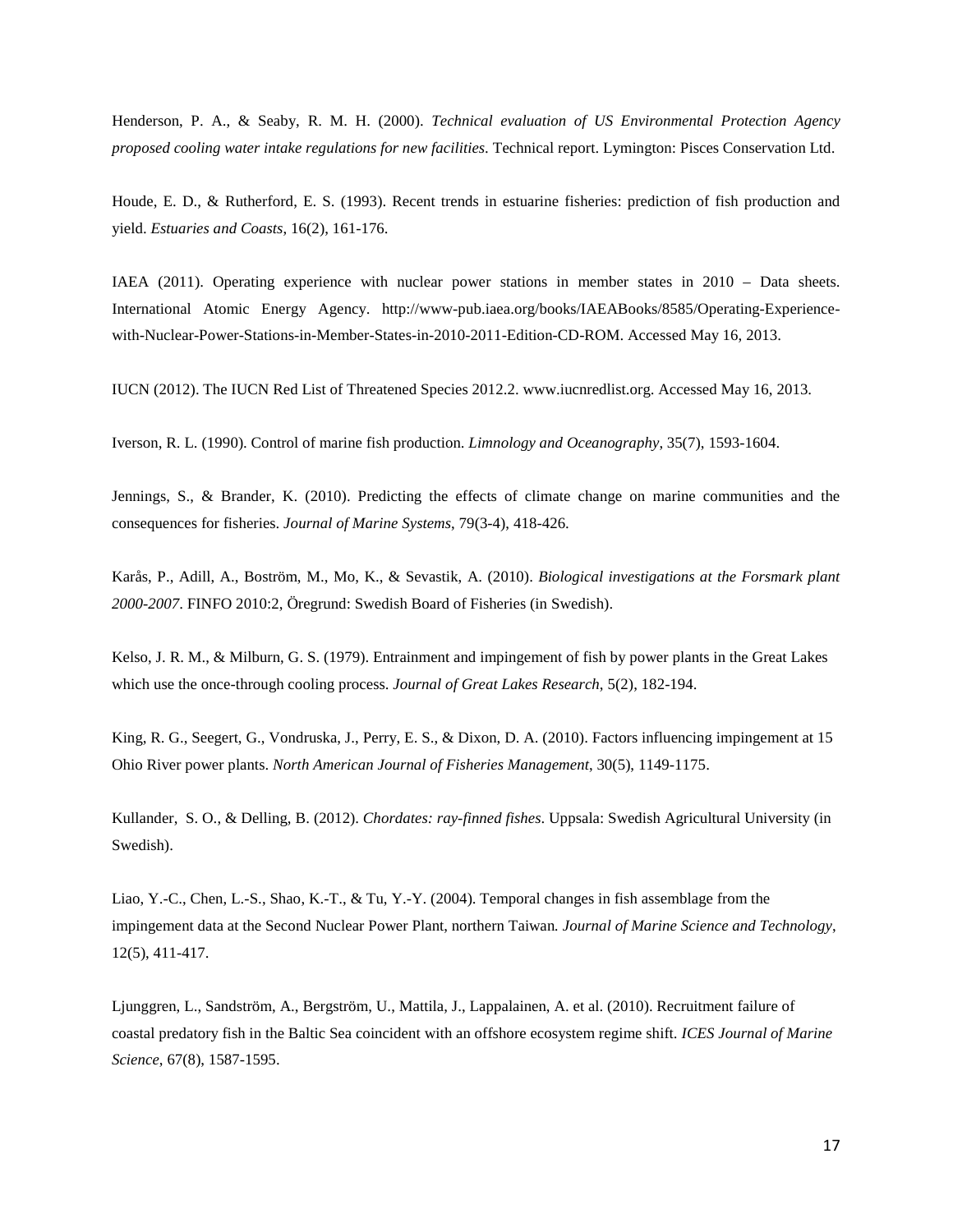Lukšiené, D., & Sandström, O. (1994). Reproductive disturbance in a roach (*Rutilus rutilus*) population affected by cooling water discharge. *Journal of Fish Biology*, 45(4), 613–625.

Lukšiené, D., Sandström O., Lounasheimo L., & Andersson J. (2000). The effects of thermal effluent exposure on the gametogenesis of female fish. *Journal of Fish Biology*, 56(1), 37–50.

Madenjian, C.P., Jude, D.J., & Tesar, F.J. (1986). Intervention analysis of power plant impact on fish populations. *Canadian Journal of Fisheries and Aquatic Sciences*, 43(4), 819–829.

Maes, J., Turnpenny, A. W. H., Lambert, D. R., Nedwell, J. R., Parmentier, A., & Ollevier, F. (2004). Field evaluation of a sound system to reduce estuarine fish intake rates at a power plant cooling water inlet. *Journal of Fish Biology*, 64(4), 938–946.

Neuman, E. (1979). *Temperature impacts on fish catch outside a cooling water release site in the Baltic Sea*. Swedish EPA Report 1163. Stockholm: Swedish EPA (in Swedish).

Newbold, S. C., & Iovanna, R. (2007). Population level impacts of cooling water withdrawals on harvested fish stocks. *Environmental Science & Technology*, 41(7), 2108–2114.

Nixon, S. W. (1982). Nutrient dynamics, primary production and fisheries yields of lagoons. *Oceanologica Acta*, 4 (Suppl.), 357-372.

Ringger, T. G. (2000). Investigations of impingement of aquatic organisms at the Calvert Cliffs Nuclear Power Plant 1975-1995. *Environmental Science & Policy*, 3(Suppl. 1), 261-273.

Sandström, O., Abrahamsson I., Andersson J., & Vetemaa, M. (1997). Temperature effects on spawning and egg development in Eurasian perch. *Journal of Fish Biology*, 51(5), 1015–1024.

Shao, K.-T., & Kuo, S.-R. (1988). Species composition and seasonal distribution of impinged fishes at the two intakes along the northern coast of Taiwan. *Acta Zoologica Taiwanica*, 2, 209-227.

Shao, K.-T., Lin, C.-P-, Ho, L.-T., & Lin, P.-L. (1990). Study on the fish communities from northern and southern waters of Taiwan by analyzing the impingement data. *Journal of the Fisheries Society of Taiwan*, 17(2), 73-90.

Svedäng, H. (1996). The development of the eel *Anguilla anguilla L*. stock in the Baltic Sea: an analysis of catch and recruitment statistics. *Bulletin of the Sea Fisheries Institute* 3/96, 29–41.